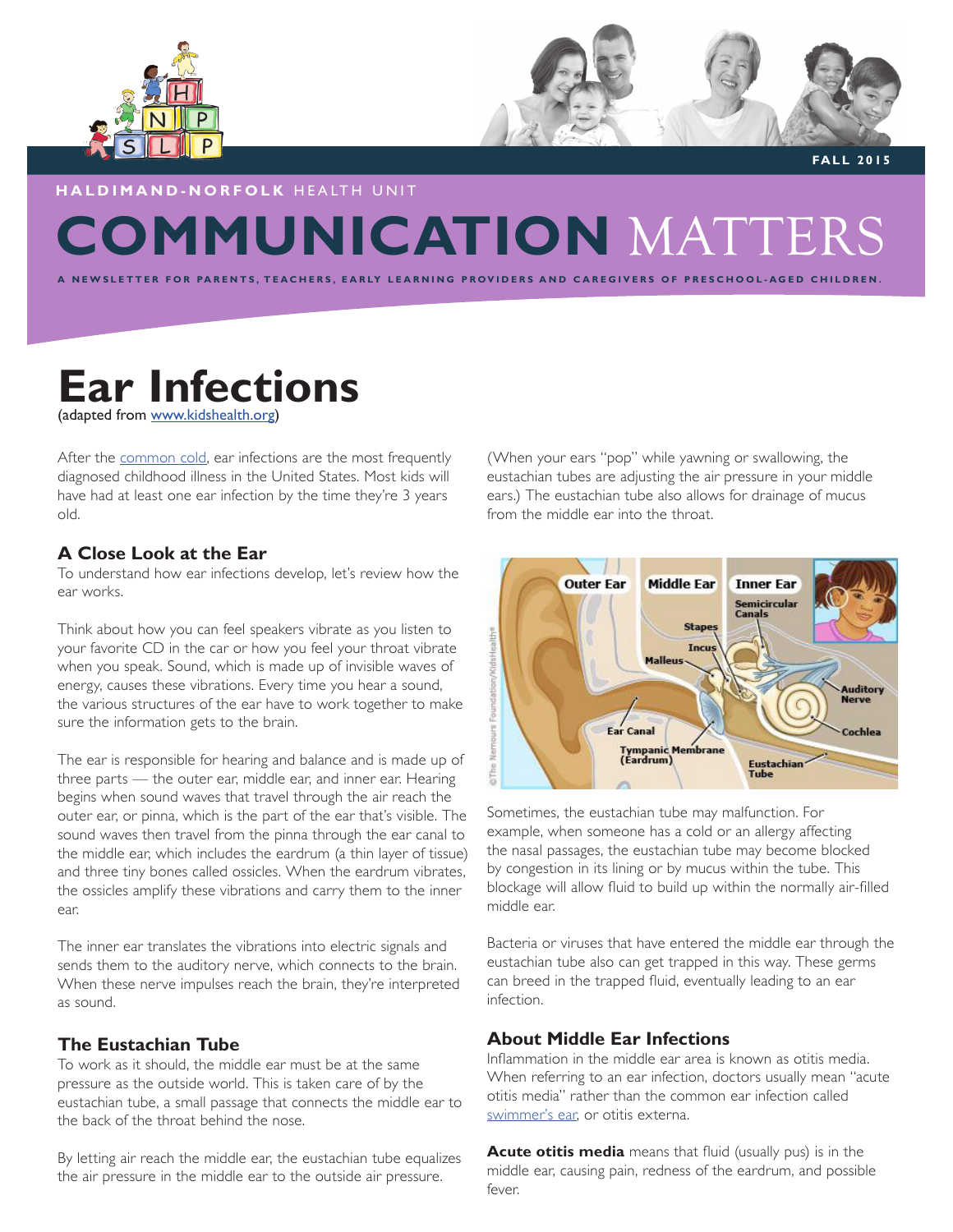In some cases, otitis media can be more chronic (with fluid in the middle ear for 6 weeks or longer) or, in **otitis media with effusion**, fluid in the middle ear can be temporary and not necessarily infected.

Doctors try to distinguish between the different forms of otitis because this affects treatment options. Not all forms of otitis need to be treated with antibiotics.

#### **Causes**

Kids are prone to developing ear infections in the first 2 to 4 years of life for several reasons:

- $\triangleright$  Their eustachian tubes are shorter and more horizontal than those of adults, which lets bacteria and viruses find their way into the middle ear more easily. The tubes are also narrower and less stiff, so more at risk for blockage.
- $\triangleright$  The adenoids, which are gland-like structures located in the back of the upper throat near the eustachian tubes, are large in children and can interfere with the opening of the eustachian tubes.

A number of other factors can contribute to kids getting ear infections, such as secondhand exposure to cigarette smoke, bottle-feeding, and childcare attendance.

Boys develop ear infections more often than girls, as do kids with a family history of ear infections. They're also more common during the winter season, when lots of people get upper respiratory tract infections or colds.



#### **Signs and Symptoms**

The signs and symptoms of acute otitis media may range from very mild to severe:

- $\triangleright$  The fluid in the middle ear may push on the eardrum, causing ear pain. Older kids are able to complain of an earache, but a younger child might just tug at the ear or simply act irritable and cry more than usual.
- $\triangleright$  Lying down, chewing, and sucking also can cause painful pressure changes in the middle ear, so a child may eat less than normal or have trouble sleeping.
- $\triangleright$  If the pressure from the fluid buildup gets high enough, it can rupture the eardrum, causing fluid to drain from the ear. This releases the pressure behind the eardrum, usually bringing relief from the pain.

#### **Signs of Hearing Problems**

Fluid buildup in the middle ear also blocks sound, which can lead to temporary hearing problems. Kids having a problem might:

- not respond to soft sounds
- need to turn up the TV or radio
- talk louder
- appear to be inattentive at school

Other symptoms of acute otitis media can include:

- fever
- nausea
- vomiting
- dizziness

However, otitis media with effusion often has no symptoms. In some kids, the fluid that's in the middle ear may create a sensation of ear fullness or "popping." As with acute otitis media, the fluid behind the eardrum can block sound, so mild temporary hearing loss can happen, but might not be obvious.

Because they're often related to upper respiratory tract infections, ear infections can be accompanied by symptoms like a runny or stuffy nose or a cough.

## **Contagiousness**

Ear infections are not contagious, though the colds that sometimes cause them can be.

## **Duration**

Middle ear infections often go away on their own within 2 or 3 days, even without any specific treatment. If your doctor decides to prescribe antibiotics, a 10-day course is usually recommended.

For kids 6 years of age and older with a mild to moderate infection, a shortened course of antibiotics (5 to 7 days) may be appropriate.

But even after antibiotic treatment for an episode of acute otitis media, fluid may remain in the middle ear for up to several months.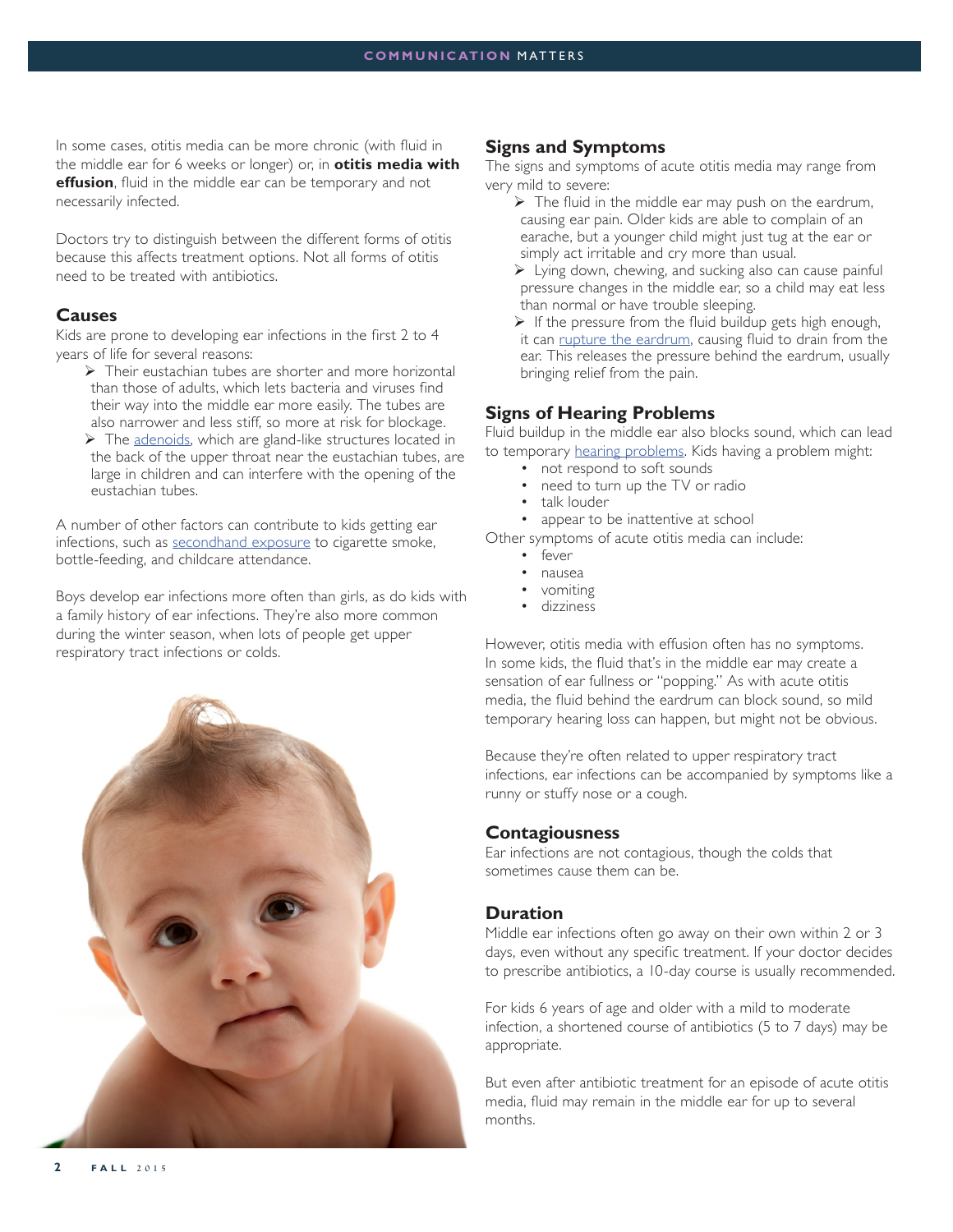## **Diagnosis and Treatment**

If your child might have an ear infection, see your doctor, who should be able to make a diagnosis by taking a medical history and doing a physical exam.

To examine the ear, doctors use an otoscope, a small instrument similar to a flashlight, through which they can see the eardrum. There's no single best approach for treating all middle ear infections. In deciding how to manage your child's ear infection, your doctor will consider many things, including:

- the type and severity of the ear infection
- how often your child has ear infections
- how long this infection has lasted
- your child's age
- risk factors your child may have
- whether the infection affects your child's hearing

The fact that most ear infections can clear on their own has led a number of physician associations to recommend a "wait-and-see" approach, which involves giving the child pain relief without antibiotics for a few days. Another important reason to consider this type of approach are the limitations of antibiotics, which:

- won't help an infection caused by a virus
- won't get rid of middle ear fluid
- can cause side effects
- typically do not relieve pain in the first 24 hours and have only a minimal effect after that

Also, overuse of antibiotics can lead to the development of antibiotic-resistant bacteria, which can be much more difficult to treat.

#### **When Antibiotics Are Needed**

Antibiotics can be the right treatment, though, for kids who get a lot of ear infections. Their doctors might prescribe daily antibiotics to help prevent future infections. And younger children or those with more severe illness may need antibiotics right from the start.

The "wait-and-see" approach also might not apply to children with other concerns, such as cleft palate, genetic conditions such as Down syndrome, underlying illnesses such as immune system disorders, or a history of recurrent acute otitis media.



Whether or not the choice is made to treat with antibiotics, you can help to ease discomfort by giving your child acetaminophen or ibuprofen for pain and fever as needed. Your doctor also may recommend using pain-relieving ear drops as long as the eardrum isn't ruptured.

Some children, such as those with persistent hearing loss or speech delay, may need ear tube surgery. An ear, nose, and throat doctor will surgically insert tubes (called tympanostomy



tubes) in the tympanic membrane. This lets fluid drain from the middle ear and helps equalize the pressure in the ear because the eustachian tube is unable to

# **Prevention**

Some of the risk factors for ear infections can't be changed (such as a family history of frequent ear infections), but certain lifestyle choices can help protect kids:

• Breastfeed infants for at least 6 months to help to prevent the development of early episodes of ear infections. If a baby must be bottle-fed, hold the baby at an angle instead of lying the child down with the bottle.

• Prevent exposure to secondhand smoke, which can increase the frequency and

severity of ear infections.

- While not always possible, minimizing exposure to large groups of kids (such as in childcare centers) can protect your child from some of the upper respiratory infections that can lead to ear infections.
- Parents and kids should wash their hands well and often. This is one of the most important ways to stop the spread of germs that can cause colds and, therefore, ear infections.
- Keep children's immunizations up to date because certain vaccines can help prevent ear infections.

Also be aware that research has shown that cold and allergy medications, such as antihistamines and decongestants, don't help prevent ear infections.